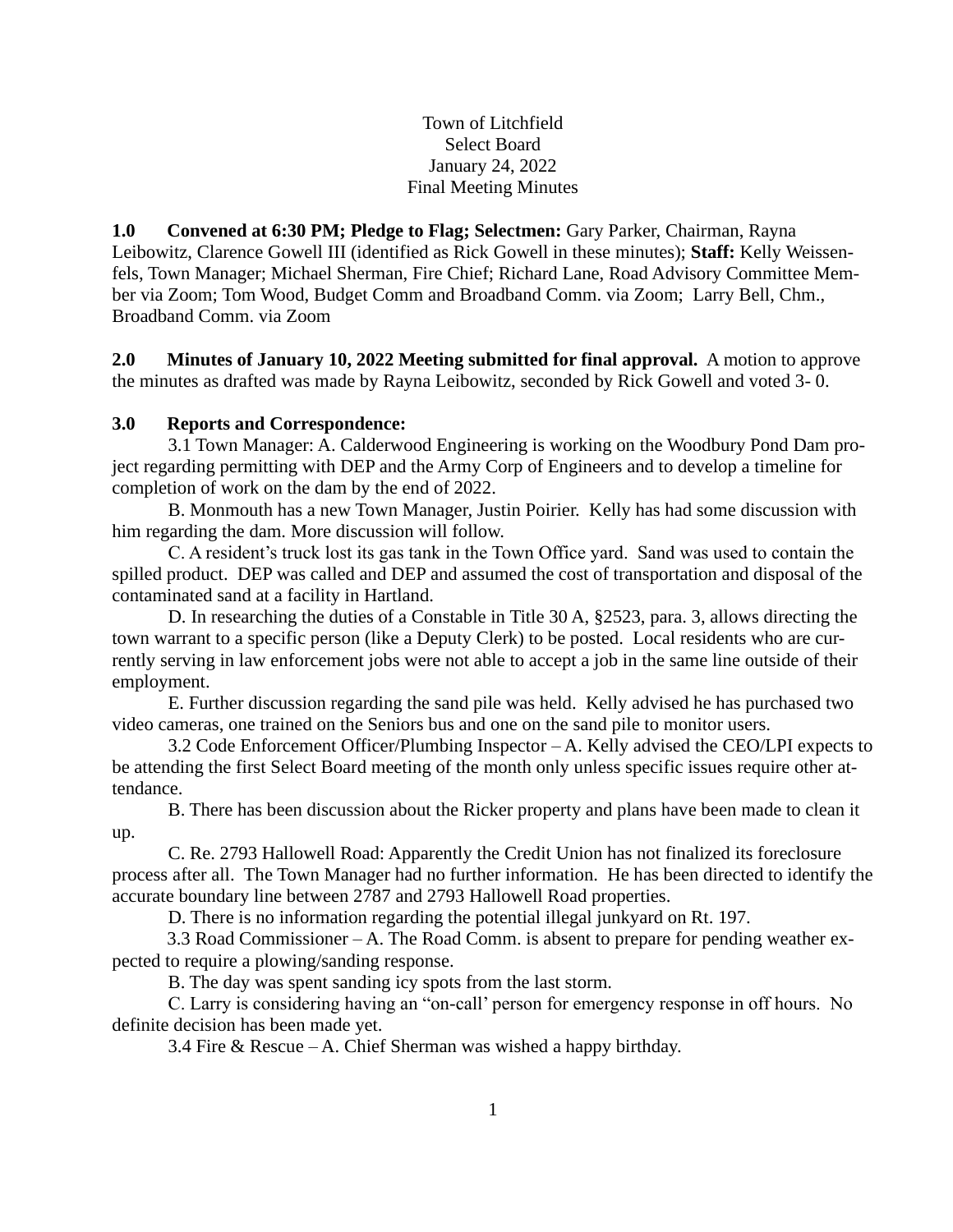B. Re: Traffic signal controls for emergency vehicles: Using the Gardiner Fire & Rescue controls for the traffic lights as a model, costs were estimated and the Maine Turnpike Authority (MTA) was advised of the costs to purchase the equipment for Litchfield's response vehicles, installation and to take the vehicles to Bangor for installation. MTA has advised him a check to cover the expenses will be forwarded. Once they are installed, they will belong to the Town of Litchfield.

C. The First Responder Class has been completed with 6 students. All passed the state test Saturday and now must take a national test. Each student requests it for themselves and takes it online at their convenience.

D. Chief Sherman has met with the Budget Committee and received suggestions for developing communications for residents and the development of planning tools for the budget process that were very helpful.

3.5 Emergency Management – The generator at the Public Works Garage has been checked.

3.6 Assessing Agent – A state statute regarding a tax deferment program has been put into law. The state will take over the burden of taxes for qualified residents. Repayment with interest will be required if the property is sold or passes to an heir. The Town Manager has drafted an article for the February Sodalite.

3.7 Transfer Station – A. John Upham, Acting Transfer Station Manager provided a written report that will be attached to these minutes.

B. The Transfer Station printer has not been working. Gary is trying to fix it.

3.8 Broadband Committee – A. Larry Bell, Chairman, reminded all of the Redzone informational meeting at the Fire Station on Thursday night at 6:30 PM.

B. The Franchise Agreement work with Charter Spectrum seems to be complete from our side. Larry expects to forward it to Charter tomorrow.

3.9 Other Town Committees – Budget Committee: Tom Wood, Chairman, advised the Committee is on line to work with departments at the front end of the budget process. Things are going well, so far. He appreciates the time for research to be done by starting this process.

**4.0 Agenda Adjustments –** there was discussion of changing the format regarding 4.0 and 6.0 for future agendas.

4.1 Constable or not

4.2 Sand pile discussion

4.3 Snow management at the Transfer Station

4.4 Town Manager Form of Government discussion

4.5 Clerk of the Works for Road Work

### **5.0 Scheduled Business**

5.1 Review/approve putting a reserve plow truck up for sale – The Town Manager advised the 1998 International truck with plow has holes in the frame and has been removed from service. At least one person has expressed interest in buying it. If it is put out to bid and a buyer determined, the question was asked where the income would go, Highway Equipment Reserve Account or General Account. The Town Manager will find out. In the meantime, a motion to authorize the Town Manager to solicit bids for the 1998 International plow truck was made by Rayna Leibowitz, seconded by Rick Gowell and voted  $3 - 0$ .

5.2 Review/approve requests for gravel, grinding and paving bids – to be reviewed and voted on at the next meeting.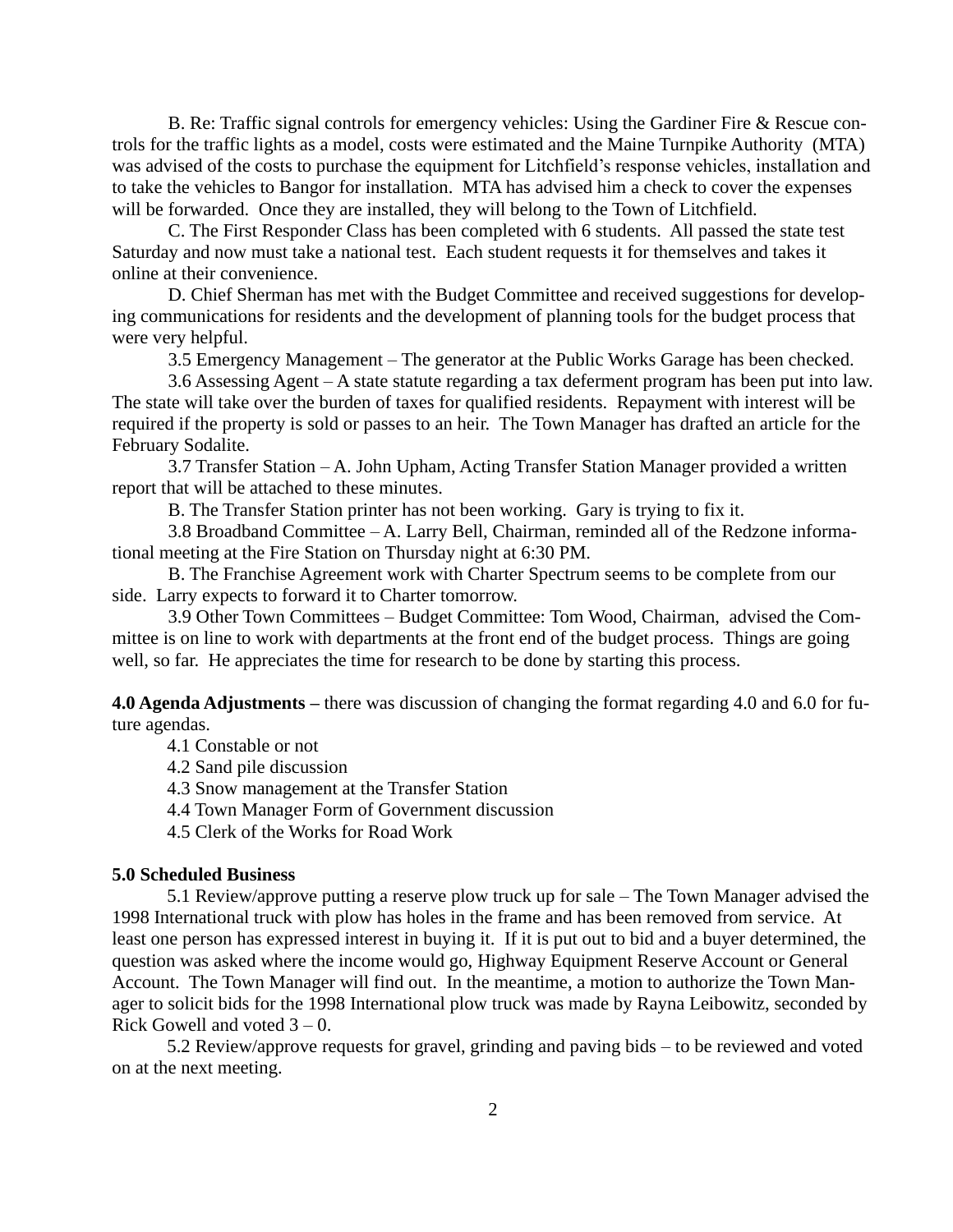5.3 Discuss schedule for FY 23 Budget Reviews – The proposed schedule was distributed and reviewed. The Public Works discussion was moved to March  $28<sup>th</sup>$ . That was the only change.

5.4 Liquor license renewal – Lintonia Bar & Grill – After review and discussion a motion to approve the renewal of the liquor license for the Lintonia Bar & Grill was made by Rayna Leibowitz, seconded by Rick Gowell and voted 3-0.

## **6.0 Unscheduled Business**

6.1 Constable or not – Following discussion, an exploratory committee was formed. Consisting of 5 appointees to explore options relating to law enforcement. Rick Gowell offered to begin the process with identification of interested persons. Area towns of Richmond, Sabattus, Monmouth and Gardiner have Police Departments. These also represent three different counties and different dispatching organizations. Is there any room for a regional response effort?

6.2 Sand pile discussion – Following discussion, a motion to require Public Works to place Jersey Barriers along the left side of the public sand pile, 4 feet from the existing guard rail to extend a minimum of 2 feet on either end, to be accomplished by the 31<sup>st</sup> of Jan, 2022. Replenishing the pile will be done from the back with a 3 foot gap between center barriers was made by Rick Gowell, seconded by Rayna Leibowitz and voted  $3 - 0$ . The Town Manager was directed to have installed fence posts along the left side of the pile before the next winter season. The Town Manager was also directed to have a chain or cable placed across the door opening of the Salt/Sand Shed when it is not being actively used until it is repaired or replaced on a motion by Rayna Leibowitz, seconded by Rick Gowell and voted  $3 - 0$ .

6.3 Snow management at the Transfer Station – The Town Manager and Transfer Station (Acting) Manager shall decide the status of opening or remaining open in inclement weather and use social media to inform the public. The report from the previous two weeks included nice comments from staff and residents about the good condition of the Transfer Station about the plowing and sanding.

6.4 Town Manager Form of Government discussion The Board will review pertinent documents in preparation for discussion at the next meeting.

6.5 Clerk of the Works for Road Work – as suggested by the Budget Committee was discussed. The Town Manager was directed to gather some information and report back at the next meeting.

#### **8.0 Warrants**

8.1 Town Warrant #14 for \$36,122.83., A motion to approve the Warrant# 14 for \$36,122.83 was made by Rayna Leibowitz, seconded by Rick Gowell and voted 3-0.

8.2 Town Payroll #14 for \$23,061.56. A motion to approve the Payroll # 14 for \$23,061.56 was made by Rayna Leibowitz, seconded by Rick Gowell and voted 3-0. Town Payroll #14B for \$2,900.11. A motion to approve the Payroll #14B for \$2,900.11 was made by Rayna Leibowitz, seconded by Rick Gowell and voted 3-0.

#### **9.0 Selectmen/Public Discussion/Communication**

9.1 The Town Manager was directed by the Board to prepare a draft agenda earlier with the issuing date and/or revision number on the bottom until a final agenda is established.

### **10.0 Future Agenda Items**